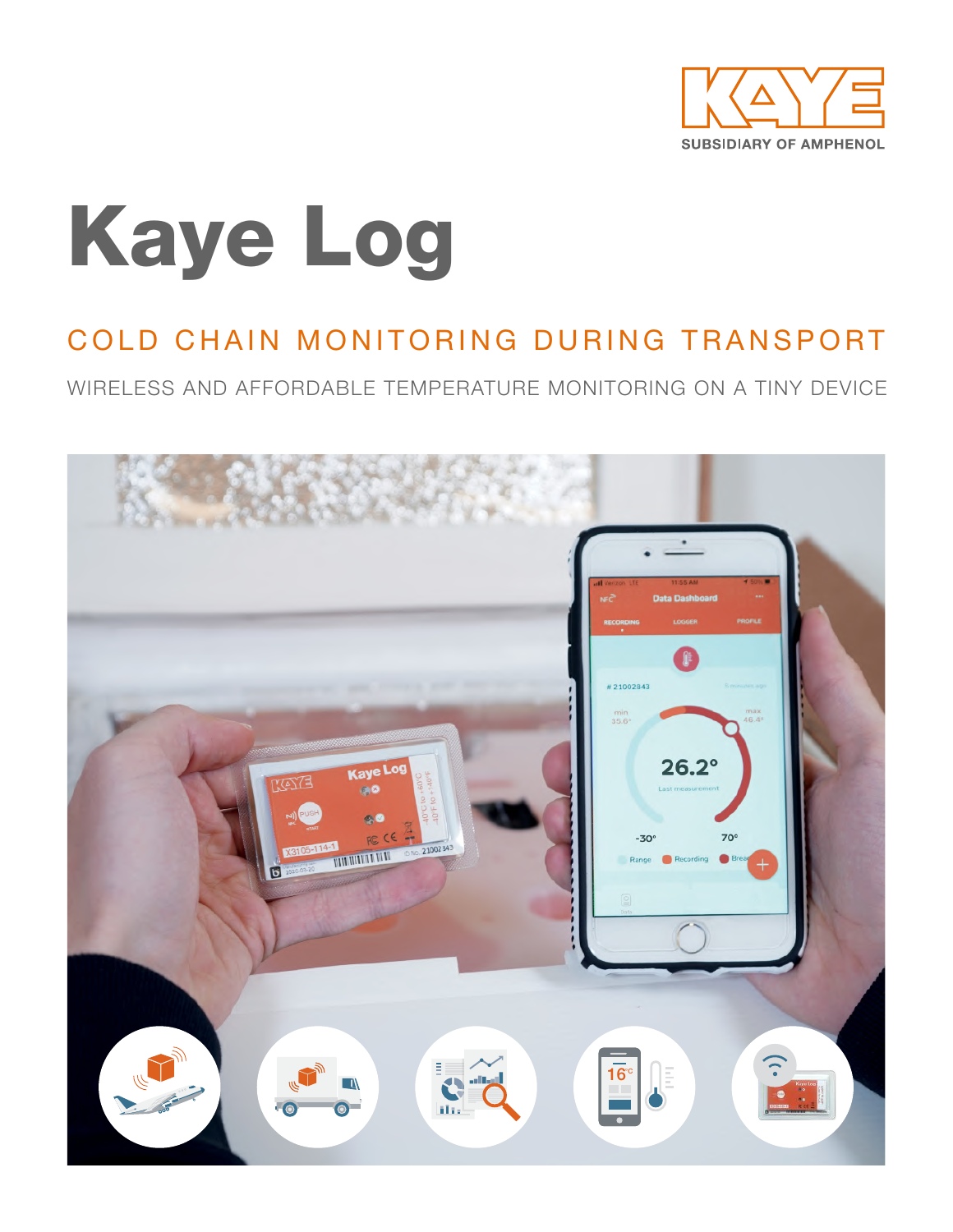### Monitor your Sensitive Product Shipment on your Smartphone

### WHAT IS NFC TECHNOLOGY?

NFC – Near Field Communication allows contactless communication between devices like smartphones or other enabled devices. No matter where you are – with just one swipe on your NFC Technology equipped device it is now possible to instantly read, send and receive alerts.

### ALL-IN-ONE SOLUTION FOR TRANSPORTING YOUR TEMPERATURE-SENSITIVE PRODUCTS



### UP TO 90% REDUCTION OF TIME SPENT IN **OPERATIONS**

### NFC

- ∙ Fast and secure data transfer with any NFC enabled mobile device.
- ∙ Eliminates the need to remove device from shipment.

### Accurate and Robust

∙ Reliable measurement technology, electronic certificates included with each logger.

### Alert LEDs

∙ Instant visual notification if thresholds have been breached.

### Logistics Simplified

- ∙ Only 2.5mm thick, easily integrates into any packaging.
- ∙ Label can be programmed with any shipment and product information.

### Cloud Security

- ∙ Encrypted data transfer to the secure cloud.
- ∙ Access protected by user accounts.

### Affordable, Single and Multiuse

∙ Different versions ranging from 36 days to 1 year of use.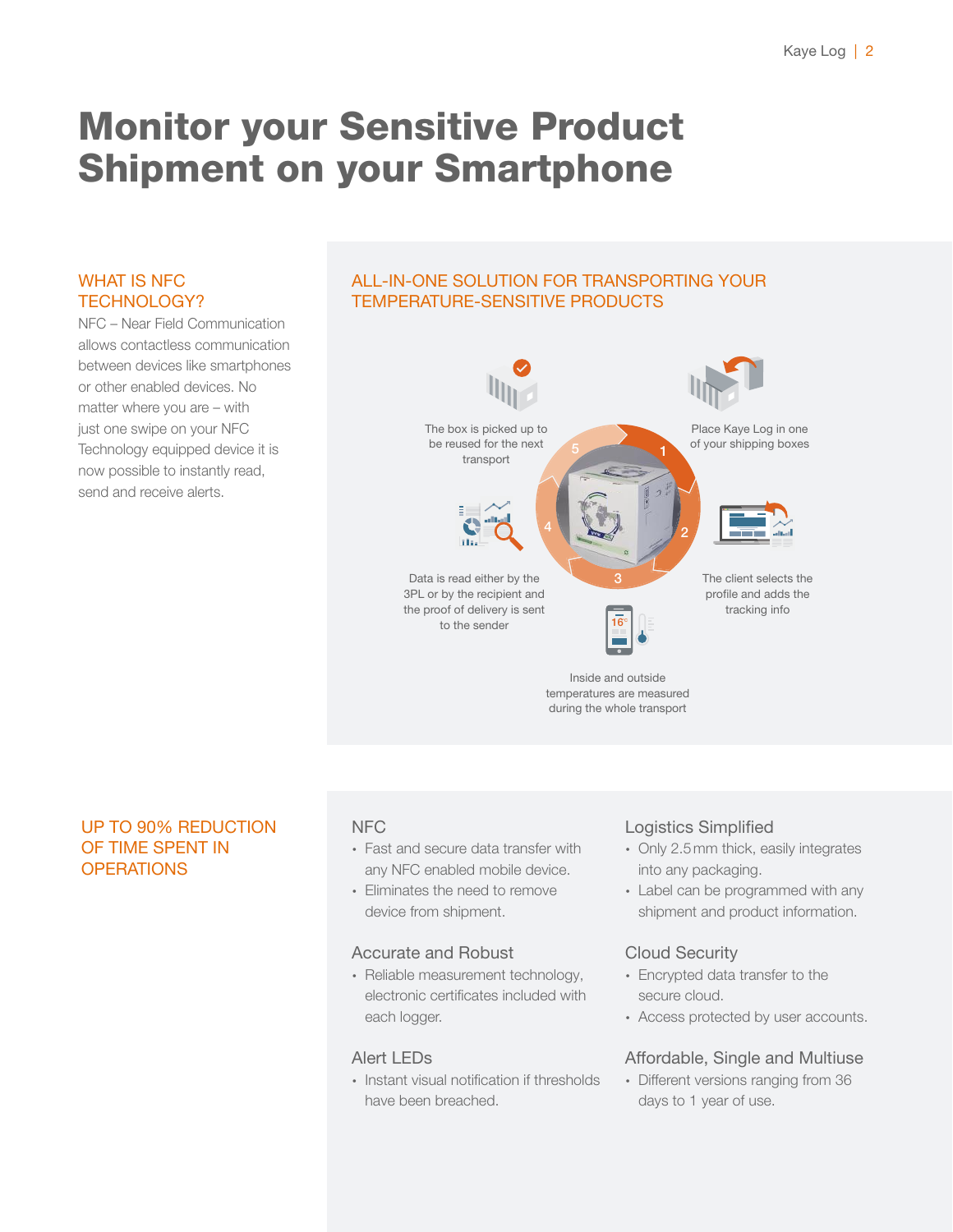### Protecting your Pharma Shipments

The Kaye Log NFC Data Logger enables full temperature traceability during the transport of temperature, or temperature/humidity sensitive products. Upon arrival of the package, a go/no go LED (that can be personalized) indicates immediately if the cold chain has been breached. All temperature/humidity history can be directly accessed from any smartphone equipped with the NFC technology along with GPS and shipping information.



### 旧論

#### LOADING/PACKAGING

- ∙ Loggers, pre-programmed with all the stability info are integrated with products
- ∙ Logger's ID is paired with ID of the product/ shipment
- ∙ Easy integration with serialization, tracking and quality platforms
- ∙ Possibility to add logistics and product info

### 区

### TRANS-SHIPMENT/ IMPORT

- ∙ Logistic agents can check parameters via NFC without opening the box/pallet
- ∙ Current temperature/ geolocalisation info is sent to the client, allowing pro-activity

### **DELIVERY**

- ∙ PDF report is generated automatically upon reading of data
- ∙ All the data is uploaded to the cloud
- ∙ The sender gets an automatic proof of delivery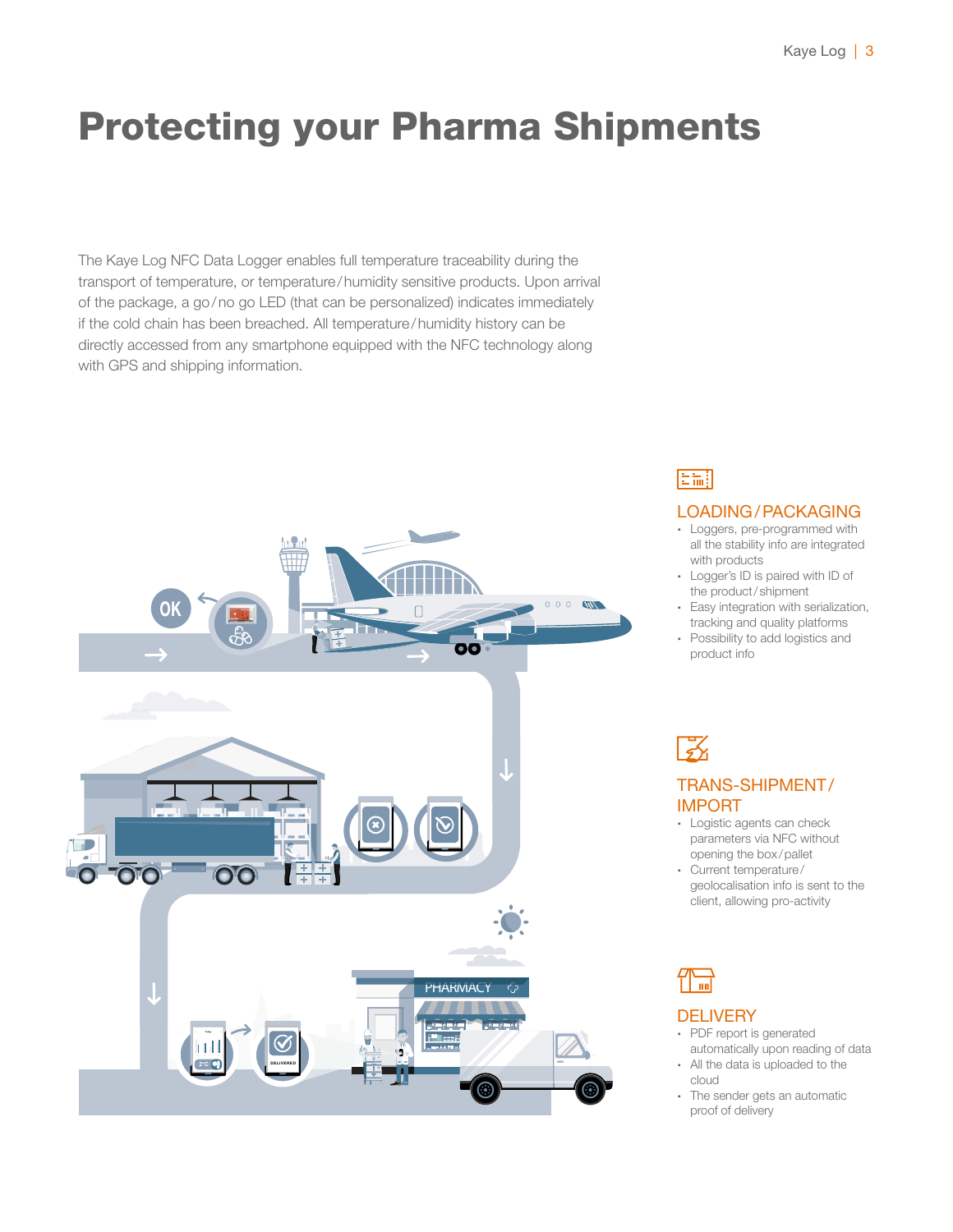### Kaye Log NFC X3105 Series Temperature Data Logger

AVAILABLE AS SINGLE USE (36/100 DAYS) OR REUSABLE (1 YEAR)

### **FEATURES**

- ∙ Temperature measurement
- ∙ Sensirion® calibrated sensor
- ∙ Temperature range: -40°C to +60°C
- ∙ Resolution: 0.1°C
- ∙ NFC
- ∙ Internal battery
- ∙ Quick and easy installation
- ∙ Maintenance-free
- ∙ Resistant to weather conditions
- ∙ Resistant to mechanical damage
- ∙ IP 67
- ∙ Compliant with norms:
	- ∙ CE
	- ∙ HACCP
	- ∙ ETSI 300220
	- ∙ FCC

#### TECHNICAL SPECIFICATIONS - X3105

| Temperature unit    | °C                                                                     |
|---------------------|------------------------------------------------------------------------|
| Temperature Range   | $-40^{\circ}$ C to 60 $^{\circ}$ C                                     |
| Accuracy            | From $0^{\circ}$ C to +30 $^{\circ}$ C typically +/- 0.2 $^{\circ}$ C; |
|                     | $+/-$ 0.5 $^{\circ}$ C for the rest                                    |
| Validity            | part #: X3105-111-1/36 days single use                                 |
|                     | part #: X3105-121-1/100 days single use                                |
|                     | part #: X3105-114-1/1 year reusable                                    |
| Intervals           | 10 minutes default. Modifications start                                |
|                     | from 1 minute with resolution of 1 second                              |
| Memory              | 5,000 records                                                          |
| IP                  | 67                                                                     |
| Power Supply        | Internal battery                                                       |
| Dimensions          | 85mm x 50mm x 5mm                                                      |
| Weight              | 10 <sub>q</sub>                                                        |
| Necessary equipment | NFC reader, smartphone or tablet with NFC                              |
|                     |                                                                        |









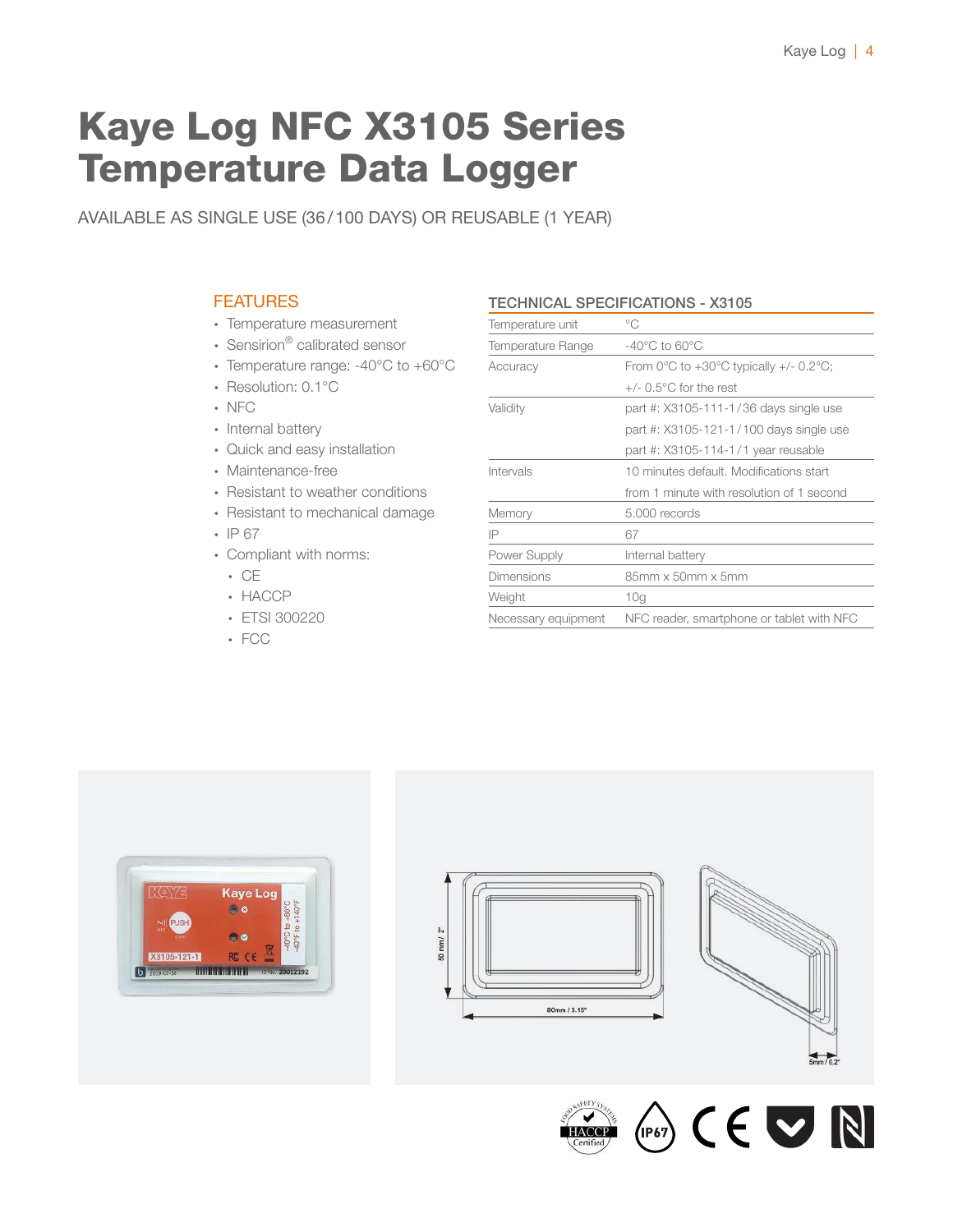### NFC X3106 Temperature Logger with External Probe

### LOGGER CHARACTERISTICS

- ∙ Temperature measurement
- ∙ Sensirion® calibrated sensor
- ∙ Sensor attached on external probe
- ∙ Probe length and shape can be customized (default 1 meter)
- ∙ Temperature range: -40°C to +120°C
- ∙ Resolution: 0.1°C
- ∙ NFC depending on logger
- ∙ Internal battery
- ∙ Quick and easy installation
- ∙ Maintenance-free
- ∙ Resistant to weather conditions
- ∙ Resistant to mechanical damage
- ∙ IP 44
- ∙ Compliant with norms:
	- ∙ CE
	- ∙ HACCP
	- ∙ ETSI 300220
- ∙ Logger holder provided

#### TECHNICAL SPECIFICATIONS - X3106

| Temperature unit    | °C                                                                     |
|---------------------|------------------------------------------------------------------------|
| Temperature Range   | $-40^{\circ}$ C to 120 $^{\circ}$ C                                    |
| Accuracy            | From $0^{\circ}$ C to +30 $^{\circ}$ C typically +/- 0.2 $^{\circ}$ C; |
|                     | $+/-$ 0.5 $^{\circ}$ C for the rest                                    |
| Validity            | part #: X3106-111-1/36 days single use                                 |
|                     | part #: X3106-121-1/100 days single use                                |
|                     | part #: X3106-114-1/1 year reusable                                    |
| Resolution          | $0.1^{\circ}$ C                                                        |
| Intervals           | 10 minutes default. Modifications start                                |
|                     | from 1 minute with resolution of 1 second                              |
| Memory              | 5.000 samples                                                          |
| IP                  | 44                                                                     |
| Power Supply        | Internal battery                                                       |
| <b>Dimensions</b>   | 85mm x 54mm x 5mm                                                      |
| Weight              | 30 <sub>q</sub>                                                        |
| Necessary equipment | NFC reader, smartphone or tablet with NFC                              |
|                     |                                                                        |







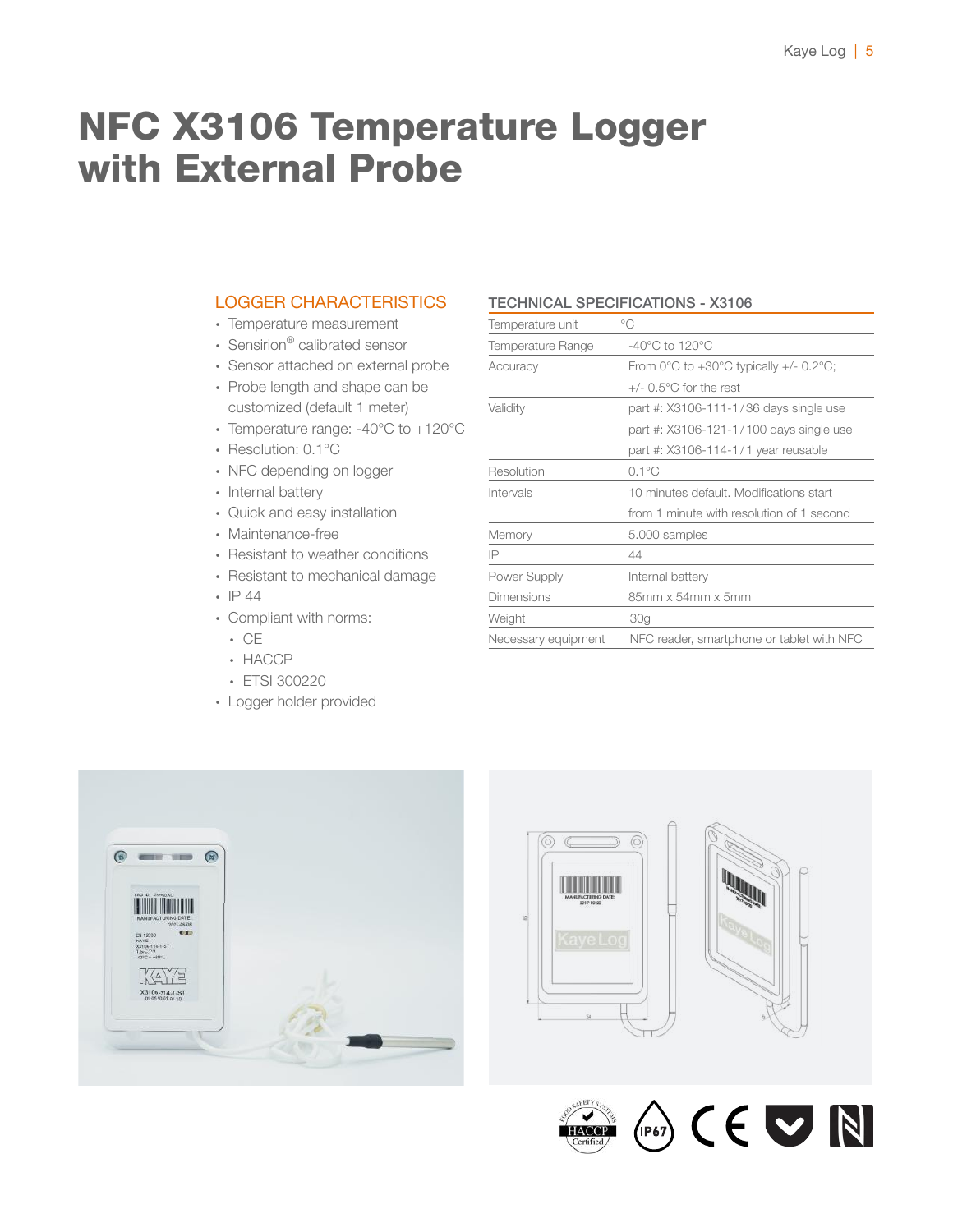### NFC X3110 Temperature and Humidity Data Logger

### **FEATURES**

- ∙ Temperature measurement
- ∙ Sensirion® calibrated sensor
- ∙ Temperature range: -30°C to +70°C
- ∙ Humidity range: 0% to 100%
- ∙ Resolution: 0.1°C
- ∙ NFC
- ∙ Internal battery
- ∙ Quick and easy installation
- ∙ Maintenance-free
- ∙ Resistant to weather conditions
- ∙ Resistant to mechanical damage
- ∙ IP 44
- ∙ Compliant with norms:
	- ∙ CE
	- ∙ HACCP
	- ∙ ETSI 300220
- ∙ Logger holder provided

#### TECHNICAL SPECIFICATIONS - X3110

| Temperature unit      | °C                                        |
|-----------------------|-------------------------------------------|
| Temperature Range     | $-30^{\circ}$ C to $70^{\circ}$ C         |
| <b>Humidity Range</b> | 0% to 100%                                |
| Accuracy              | From 20% to 80% typically $+/- 2\%$       |
| Validity              | part #: X3110-111-1/36 days single use    |
|                       | part #: X3110-121-1/100 days single use   |
|                       | part #: X3110-114-1/1 year reusable       |
| Resolution            | $0.1^{\circ}$ C                           |
| Intervals             | 10 minutes default. Modifications start   |
|                       | from 1 minute with resolution of 1 second |
| Memory                | 5,000 records                             |
| IP                    | 44                                        |
| Power Supply          | Internal battery                          |
| Dimensions            | 85mm x 54mm x 5mm                         |
| Weight                | 30 <sub>q</sub>                           |
| Necessary equipment   | NFC reader, smartphone or tablet with NFC |
|                       |                                           |







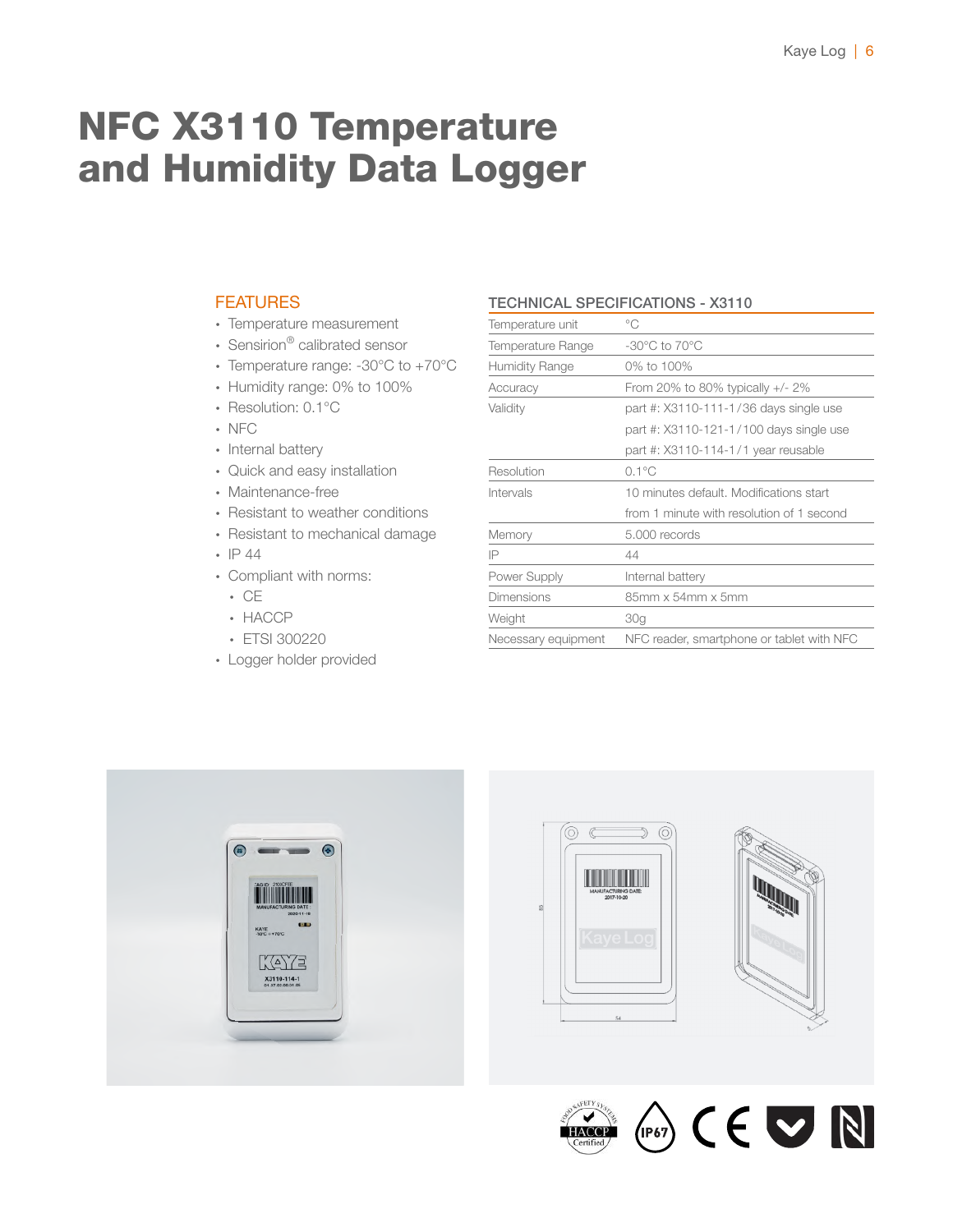## NFC USB Reader

THE NFC USB READER ALLOWS THE USER TO PROGRAM AND READ DATA FROM THE NFC LOGGERS ON A COMPUTER RUNNING WINDOWS.

Kaye NFC allows you to create a profile with your recording settings (min. and max. temperatures, frequency, etc.) and apply this profile to one or more NFC loggers. Simply follow the software instructions – position your loggers on the reader to program them quickly. The NFC USB Reader, combined with Kaye NFC Software saves you time by allowing you to scan an entire pack of loggers at one time and download data from them.



## NFC Android Reader

THE FIRST PROFESSIONAL ANDROID-BASED NFC DEVICE DESIGNED TO MEET B2B EXPECTATIONS.

### **FEATURES**

- ∙ Android based as flexible as a smartphone
- ∙ Highly mobile lightweight, pocketsized and connected
- ∙ Managed over the air centralized and secure OTA device management platform
- ∙ Dedicated device can be dedicated to a single application
- ∙ Secure by design embedded SE/SAM for the highest security